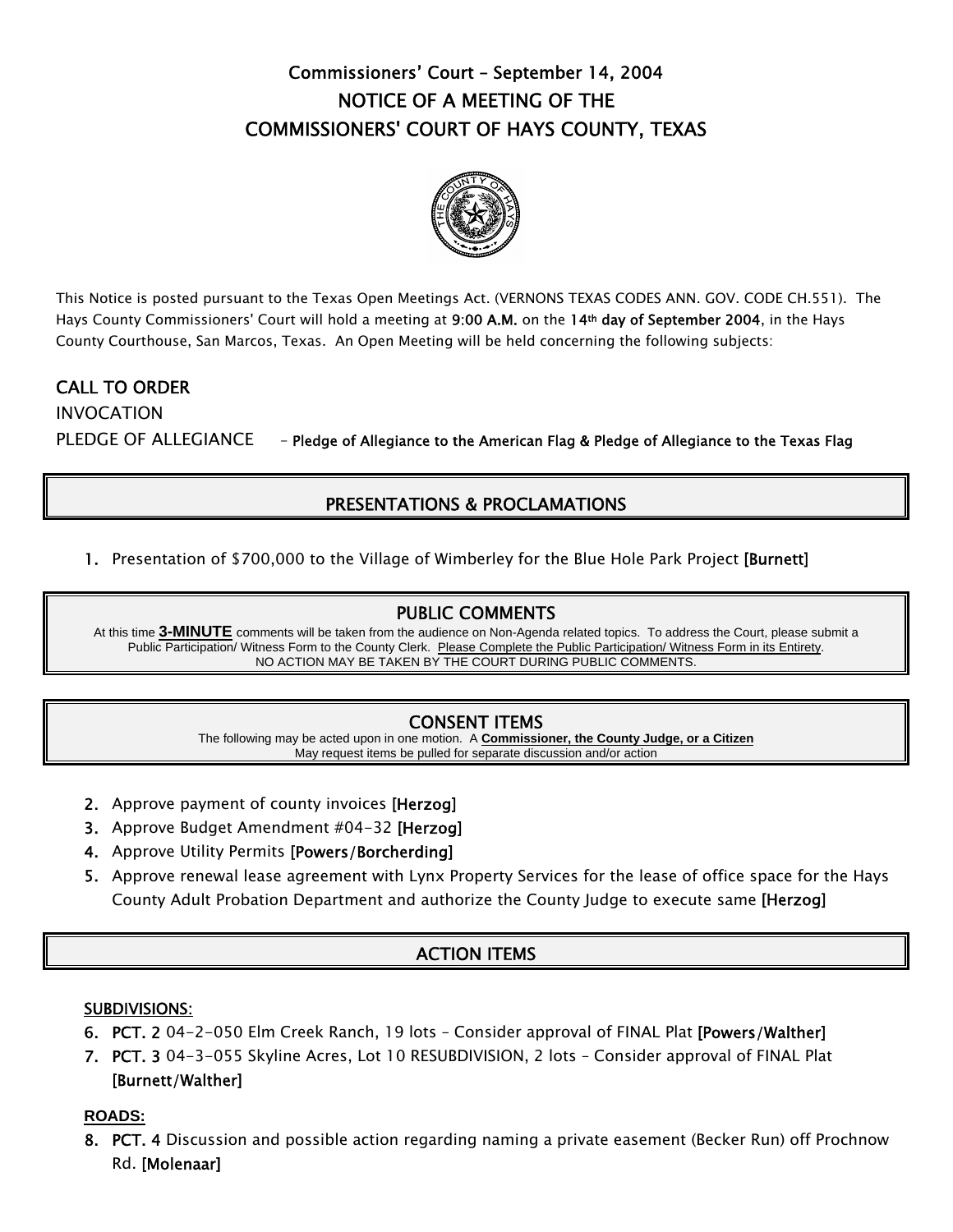9. PCT. 4 Discussion and possible action regarding naming a private easement (Walker Ranch Rd.) off Prochnow Rd. [Molenaar]

### **MISC. ITEMS:**

l

- 10. Discussion and possible action to approve out-of-county vehicle use for the Code Enforcement Officer [Powers/Walther]
- 11. Discussion and possible action to approve the purchase of one metal building for the Hays County Road Department [Molenaar/Borcherding]
- 12. Discussion and possible action to approve \$222,500, from county park bond funds, for the City of Kyle's Steeplechase Park project in the form of a Letter of Commitment [Carter/Ingalsbe/Salmon]
- 13. Discussion and possible action to approve Resolution authorizing the County Judge to submit a grant application to the Office of Rural Affairs – Community Development Program for up to \$250,000 for a water improvement project for Cedar oaks Mesa [Burnett/Salmon]
- 14. Discussion and possible action to approve Resolution authorizing the County Judge to submit a grant application to the Texas Judicial Council -- Task Force on Indigent Defense for up to \$50,538 [Powers/Salmon]
- 15. Discussion and possible action to approve agreement for engineering services with Turner, Collie & Braden, Inc. and authorize the County Judge to execute Supplemental Work Authorization No. 4 to Work Authorization No. 12 - Hays County/TC&B/Fugro --Geotechnical Services (Wimberley Bypass/Construction Materials Testing [Burnett/Borcherding]
- 16. Discussion and possible action to approve agreement for engineering services with Turner, Collie & Braden, Inc. and authorize the County Judge to execute Supplemental Work Authorization No. 2 to Work Authorization No. 11 - Hays County/TC&B/KC Engineering (Hillside Terrace) **[Carter/Borcherding]**
- 17. Discussion and possible action to consider the adoption of the resolution regarding section 147 (f) approval of bonds for Adventist Health System/Sunbelt [Ingalsbe/Meindl]
- 18. Discussion and possible action to approve contracts with the Organized Crime Drug Enforcement Task Force (OCDETF) and the Hays County Sheriff's Department's Narcotics Task Force and authorize the Hays County Sheriff to be the designated signatory on future contracts of this nature [Powers/Montague]
- 19. Discussion and possible action to accept a donation from the Hays County Youth Livestock Association for 164 aluminum bleachers [Molenaar/Nagel]
- 20. Discussion and possible action to establish guidelines for allocating the FY2005 merit increases [Powers/Herzog]
- 21. Presentation followed by discussion and possible action relating to the proposed creation of a Tax Increment reinvestment Zone and/or Tax Increment Financing district along parts of the Interstate 35 corridor in Kyle, Texas [Powers]

#### EXECUTIVE SESSIONS

**The Commissioners' Court will announce it will go into Executive Session, if necessary, pursuant to Chapter 551 of the Texas Government Code, to receive advice from Legal Counsel to discuss matters of land acquisition, litigation, and personnel matters as specifically listed on this agenda. The Commissioners' Court may also announce it will go into Executive Session, if necessary, to receive advice from Legal Counsel regarding any other item on this agenda**.